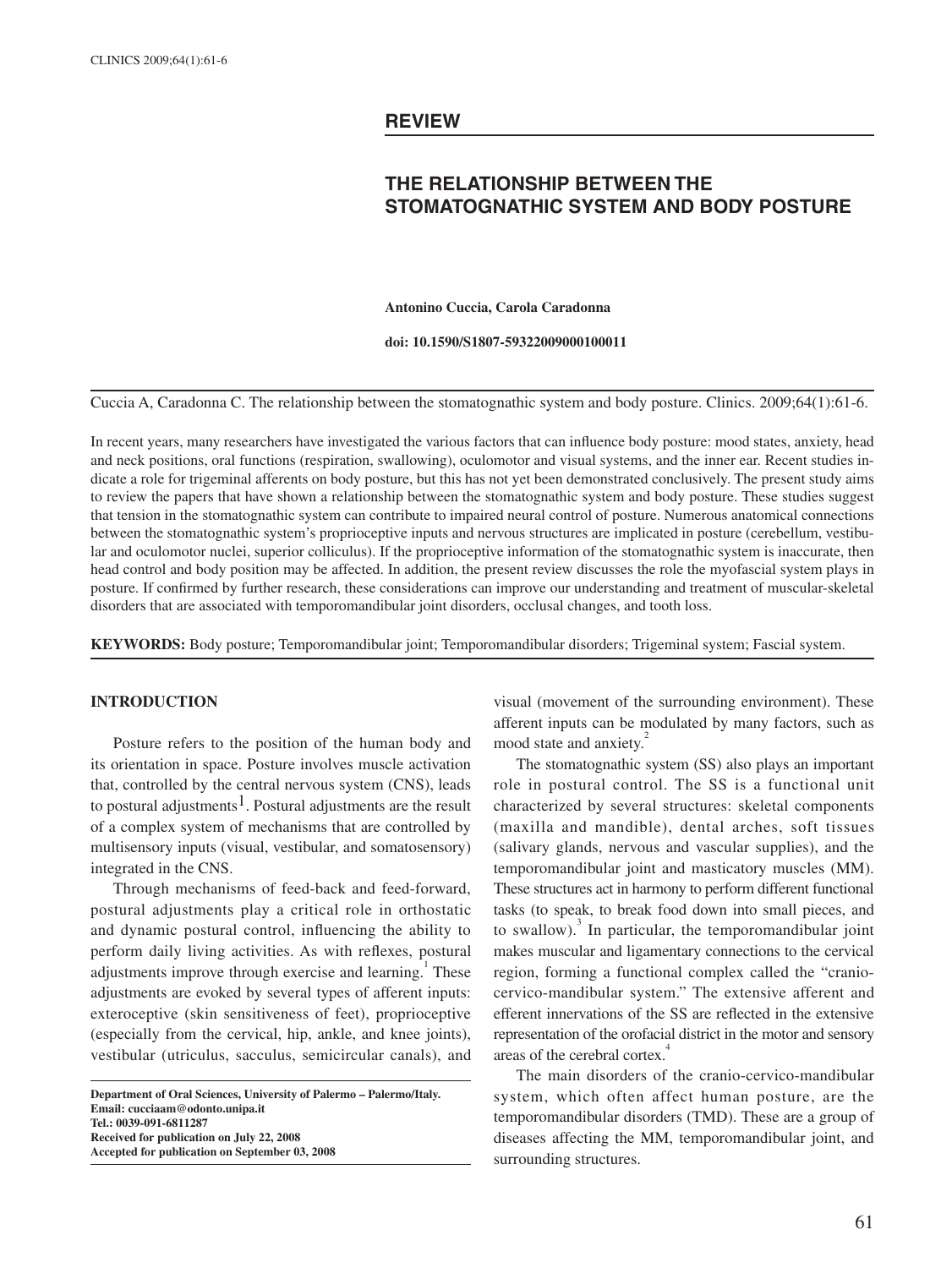Patients with TMD report bilateral or unilateral pain as their primary symptom, typically triggered by jaw movements or by palpation, where the pain sometimes radiates to the temples or to the neck.<sup>5</sup> Although an increasing amount of information is available on the effects of SS on the postural body, $4-8$  its mechanisms remain unclear.

The aim of this literature review is to increase awareness of the fact that a postural disorder is an alteration with both medical and dental implications. A secondary goal is to promote an interdisciplinary approach to treating patients with postural disorder.

## **LITERATURE SEARCH STRATEGY AND INCLU-SION CRITERIA**

A search of the databases Medline, PubMed, Embase, Web of Sciences, Cochrane Library, Cinahl, and Health Star was conducted for all publications related to the topic, with no limitations of language or time period. Relevant information was also derived from reference lists of the publications retrieved. The key words used in the search were body posture, temporomandibular joint, temporomandibular disorders, masticatory muscles, craniofacial pain, malocclusion, trigeminal system, and fascial system.

#### **STOMATOGNATHIC SYSTEM AND BODY POSTURE**

Evidence continues to accumulate that untreated diseases of SS, in particular temporomandibular disorders and malocclusion, carry a risk of the development of postural disorders. Recent studies emphasize the potential role of dental occlusion and of trigeminal afferents in maintaining postural control. $6-10$  Several studies indicate that different mandibular positions induce variations in body posture. For example, a change in the mandibular position, which can lead to changes in the proprioceptive and periodontal afferents, may affect the center of foot pressure (COP) position and gait stability.<sup>11,12</sup> Conversely, changes in body posture may affect mandibular position.<sup>13</sup>

An influence of periodontal receptors on body posture is hypothesized by Gangloff and Perrin (2002), who found a significant alteration of postural control after unilateral truncular anesthesia of the mandibular nerve.<sup>15</sup> In fact, unilateral anesthesia of the trigeminous causes a shift in body weight onto the contralateral limb, which leads the homolateral inferior limb to contract. A more symmetric mandibular position also results in a more symmetric contraction pattern of the sternocleidomastoid muscle (SCM) and it reduces body sway.<sup>16</sup> Other studies further suggest that dental occlusion may influence body posture and spine curvature (e.g., scoliosis and lordosis).

Positive correlations between different craniofacial morphologies and postural attitudes have been reported, such as an anteriorly displaced posture in class II malocclusion, and a posteriorly displaced posture in class III malocclusion.<sup>17</sup> Lippold *et al.* (2006) have shown correlations between craniofacial parameters and back shape profiles: patients with distal and vertical craniofacial patterns present higher than normal upper thoracic, lumbarlordotic, and pelvic angles (Figure 1).<sup>18</sup> Furthermore, patients with idiopathic scoliosis show higher frequencies of malocclusion than control patients; these include Angle Class II malocclusions, lateral crossbites, lower midline deviations, and facial asymmetries.<sup>19-21</sup>

When the occlusal relationship is lost either unilaterally or bilaterally, the body posture may take on an unusual position, causing neck or shoulder pain. In these cases, a dental splint restores a balanced occlusion and determines a more symmetric maxillomandibular position and muscular activity, thereby reducing the range of body oscillation.<sup>22</sup> In edentulous subjects, the reconstruction of occlusal support improves reaction time, based on an index of physical quickness.<sup>23</sup> In females with deep-bite, isometric strength of the cervical flexors and deltoids varied significantly, which affected the vertical dimension of occlusion.<sup>2</sup>



Figure 1 - Correlation between craniofacil parameters and back shape profiles: patients with distal and vertical craniofacial patterns present higher than normal upper thoracic, lumbar-lordotic, and pelvic angles; patients with mesial and horizontal craniofacial pattern present smaller than normal upper thoracic, lumbar-lordotic, and pelvic angles. Figure modified from Lippold *et al.* (1971)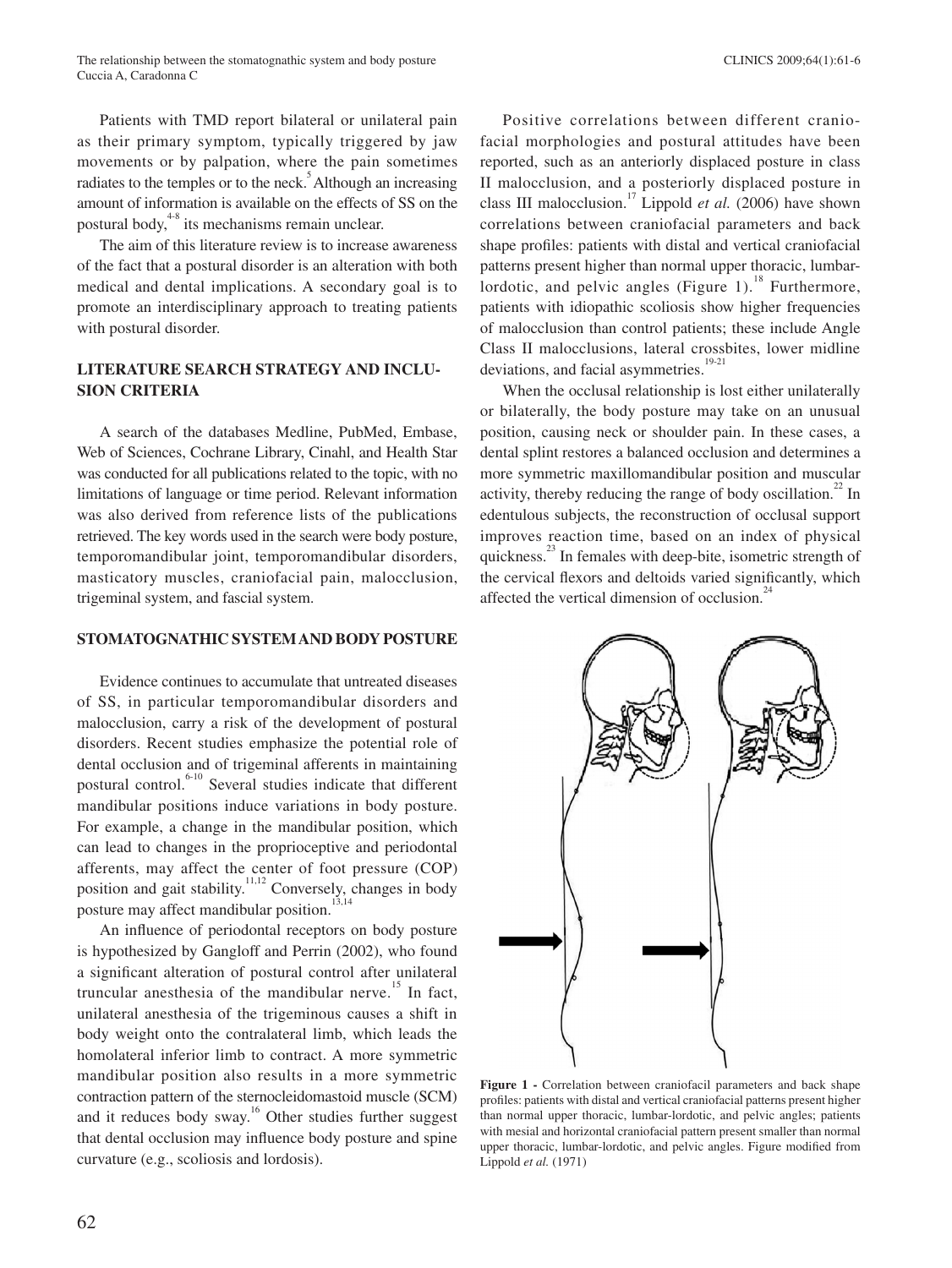Studies have also demonstrated a relationship between TMDs and posture. Patients with TMD show greater changes in the body's center of gravity.<sup>25</sup> Several studies have shown that patients with TMD present an excessively forward head position,  $26.27$  usually associated with the shortening of the posterior cervical extensor muscles (suboccipital, semispinalis, splenii, and upper trapezius muscles), as well as shortening of the  $SCM<sup>28</sup>$ . Anterior displacement of the head lowers the field of vision and, in the attempt to improve the field of vision, cervical lordosis increases.<sup>29,30</sup> An anterior position of the head also influences the position of the center of gravity, which confirms the relationship between body posture and TMD. $^{31-34}$  In the same way, the postural changes of the cervical region can cause TMD, modifying the orientation of the head and consequently the mandibular position.<sup>35</sup> Previous investigations using posturography have described a correlation between body posture and gaze balancing in subjects whose trigeminal afferents were suppressed by unilateral anesthesia.<sup>15,36</sup>

All of the above studies suggest that portions of the trigeminal system strongly influence the coordination of posture and sight. However, not all studies in the literature support a relationship between posture and SS. Ferrario *et al.*  (1996) did not observe modification of foot COP in healthy women, women with asymmetric malocclusion or different dental positions, or women with temporomandibular disorders.37 In another study, Ferrario *et al.* (2001) demonstrated that the muscular performances of the biceps brachii muscle were not influenced by a morphologically altered occlusion or by different jaw positions.<sup>38</sup> Michelotti *et al.* (2006) examined adolescents with unilateral posterior crossbite and age-matched patients with normal occlusion, and they failed to detect differences in how the subjects distributed their body weight on their foot area, or in how quickly their bodies swayed. $39$  Furthermore, the unilateral posterior crossbite does not appear to be associated with leg length differences in young adolescents.<sup>40</sup>

A recent review suggests an association linking the cervical spine, the stomatognathic system, and craniofacial pain, but most of this information is inconclusive and comes from poor-quality studies, rated as levels 3b, 4, and 5 based on Sackett's classification. We believe that better designed studies are needed in order to clarify the actual influence that the cervical spine has on the stomatognathic system and craniofacial pain.

## **CONNECTIONS BETWEEN THE TRIGEMINAL SYSTEM AND NERVOUS STRUCTURES IN-VOLVED IN MAINTAINING POSTURE**

Numerous anatomical connections have been described

between trigeminal systems and the nervous structures involved in maintaining posture. The mesencephalic nucleus of the trigeminus (MNT), which extends itself from the dorsal portion of the spinal trigeminal nucleus to the caudal part of the superior colliculus, is a sensorial nucleus with unique characteristics. The cells of this nucleus are not central neurons, but protoneurons with the function of ganglionic cells. Kandel (1991) showed that this nucleus can be considered the equivalent of a sensitive peripheral ganglion. They are pseudounipolar neurons that send the axon externally to the NCS, while the other connections establish intra-axial contacts.<sup>1</sup> This may explain the sensitivity of SS patients to different descendant stimuli (stress, anxiety, etc.) or ascendant stimuli (proprioceptive inputs from spine, feet, legs).  $42$ 

In the MNT, neurons associated with extraocular muscles are present as along with the primary afferent neurons associated with muscles of MM, tooth pulp, and periodontal ligaments. $43,44$  From the MNT, the neural pathways connect with the cerebellum and with the reticular formation and the medial, inferior, lateral, and superior vestibular nuclei.<sup>44-46</sup> They then continue to the spinal motor neurons and the extra-ocular efferents.<sup>4</sup>

Indirect evidence suggests a functional connection between the vestibular and trigeminal systems. For example, painful trigeminal stimulation can trigger or modulate auditory and vestibular symptoms, such as spontaneous nystagmus, in patients with migraine headaches.<sup>48,49</sup> Buisseret *et al.* (1990) used peroxidase injection into the oculomotor muscles as a marker to observe diffusion into several areas of the nervous system: the Gasser node, the interpolaris and the caudalis portion of the spinal trigeminal nucleus, the paratrigeminal nucleus, and the dorsal horn of the cervical spinal cord  $(C1 - C2)$ .<sup>4</sup>

Studies have also revealed connections between the main nucleus of the trigeminus and the oral, interpolar and caudal portion of the spinal trigeminal nucleus on the one hand, with the vestibular nucleus and the prepositus nucleus of the hypoglossus on the other.<sup>46</sup> The prepositus nucleus is part of a small group of nervous cells adjacent to, but not connected with, the nucleus of the hypoglossus. It is also an important nerve center for controlling the position and movement of the eyes, due to its strict relationship with the vestibular nuclei, the cerebellum, and the oculomotor nuclei.<sup>5</sup>

The MNT also makes connections with lobes IX and X of the cerebellum.<sup>44</sup> Bilateral trigeminocollicular connections have been described in pigs, rats, and cats, where these connections involve the principal trigeminal nucleus and MNT. $^{51-53}$  The superior colliculus is a relay center in the midbrain that receives visual, somesthetic, and proprioceptive afferent fibers; it is involved in postural,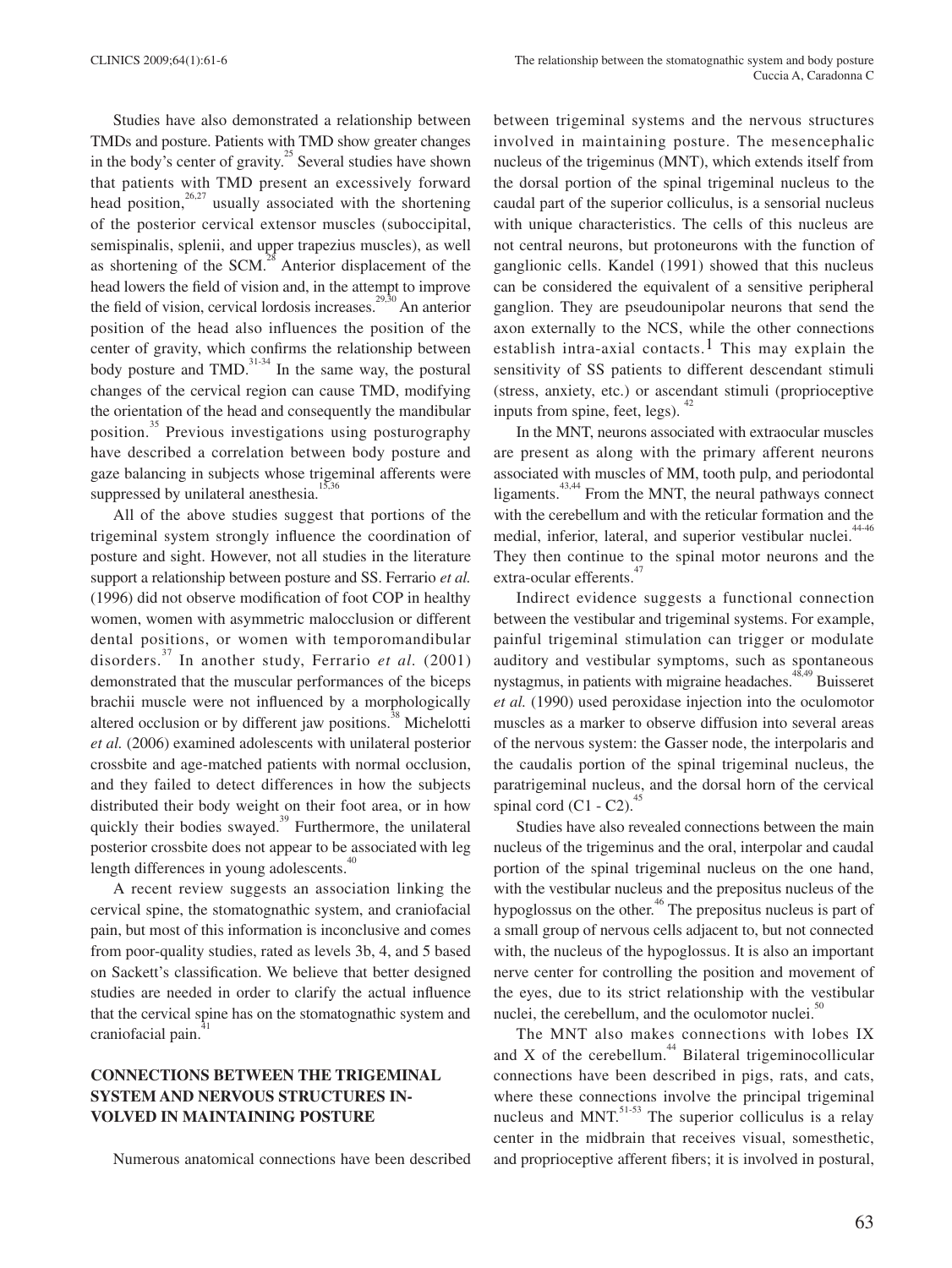motor, and gait control, as well as gaze movements. In fact, the lateral SC region is part of the neuronal circuits that are involved in eye movements, and the region is associated with eyelid movements and lid saccades. This lateral superior colliculus region receives trigeminal somatic afferent information.

Studies have shown the relationship between among dental occlusion, the oculomotor system, and visual stabilization. Evidence of a correlation between eye and dental occlusion came from the use of mandibular orthopedic repositioning appliances (MORAs), which simultaneously modify mandibular position and visual focusing tests using the Maddox rod and the Berens prismatic bars. These phenomena gradually disappear after removal of the appliance. $54$ 

Associations also exist between TMD and oculomotor function. Recently, Monaco et al. (2003, 2004) suggested a much higher prevalence of ocular convergence defects in TMD adults presenting limited maximal opening, myofascial pain, and pain in the neck shoulder area, as well as in children with functional mandibular latero-deviation $55,56$ compared with healthy individual. In addition, TMD patients showed significantly lower binocular function, measured as convergence and positive fusional vergence, than did control healthy subjects.<sup>57</sup> Connections were also observed with the cerebellum, and with many brainstem nuclei (nucleus of the solitary tract, dorsal reticular formation, cuneate nucleus), with the dorsal horn of the spinal cord (from C1-C5) and with the trigeminal primary afferent neurons.<sup>1,44-46,58,59</sup>

All of these anatomical connections suggest that portions of the trigeminal system strongly influence the coordination of posture and sight. It seems likely that sensory information from SS proprioceptive receptors is processed in tandem with information from the vestibular and oculomotor systems. Changes in trigeminal stimulations can cause an imbalance in the vestibular and oculomotor systems.<sup>15</sup>

Nociceptive inputs from TMJ, MM, posterior cervical muscles, and neck and shoulder muscles can produce a continuous afferent bombardment onto the spinal trigeminal nucleus.<sup>60</sup> Such repeated nociceptive activation of the caudalis nucleus can produce central sensitization, which refers to increased excitability of brainstem nociceptive neurons. Two other types of stimulation leading to increased excitability of nociceptive neurons, individually or together, are temporal summation and activation of glial cells (microglia and astrocytes).<sup>61</sup>

The temporal summation is an increase in the intensity of pain experienced as a consequence of repeated stimulation. For example, efforts to maintain correct eye movement when the trigeminal nociceptive afferent stimulus is changing in intensity (trigeminotectal pathways) can lead to increased

sensitivity (central fatigue), which causes progressive reduction in motoneuron recruitment and neurotransmitter synthesis, and concomitant loss of muscular force. Such central fatigue can be more severe in TMD patients than in healthy subjects, and it may explain the occurrence of ocular convergence defects.<sup>57</sup> Moreover, if SS proprioceptive information is inaccurate, the control of the head position may be affected.

If confirmed by other studies, these hypotheses may explain why patients with dento-musculo-skeletal pathologies are predisposed to postural problems. By using stimuli of different intensity and duration, further studies should ascertain the threshold at which oculomotor and vestibular problems occur, and how the treatment of the TMDs affects posture.

### **CONNECTIONS BETWEEN THE TRIGEMINAL SYSTEM AND MUSCLE-FASCIAL CHAINS**

Another basic element of the correlation between SS and human posture is the existence of muscle-fascial chains (MFC). Fasciae are dense, fibrous connective tissues that interpenetrate and surround the human body to protect, nourish and hold organs in place.<sup>62,63</sup> Three layers of fasciae exist: superficial, deep and visceral. Deep fasciae surrounds muscles, bones, nerves and blood vessels and is densely populated with myofibroblasts and several types of receptors (nociceptors, proprioceptors, mechanoreceptors, chemoreceptors, thermoreceptors). Myofibroblasts are fascial cells that are created as a response to mechanical stress and actively contract in a smooth, muscle-like manner. $64-66$ 

The fascial system is important not only because it can passively distribute tension in the body muscles when mechanically stimulated, but also because it contains mechanoreceptors and possesses an autonomous contractile ability that influences the tension of the fasciae. The stimulation of intrafascial mechanoreceptors (mostly interstitial and Ruffini endings) causes the vegetative nervous system and the CNS to change the tension in intrafascial myofibroblasts and regulate fascial pre-tension.<sup>67</sup> These tensions are transmitted along the MFC, thereby influencing the posture of the entire body.

An MFC is a group of muscles that are connected through the fasciae and are longitudinally positioned in the human body. They run in the same direction and overlap in a continuous chain, like tiles on a roof, which efficiently conducts tension.<sup>68,69</sup> All of the muscles in the chain are mutually dependent and behave as if they were a single muscle. The existence of MFC may explain why disorders of the MM functions such as chewing and swallowing, can be transmitted to distal musculature.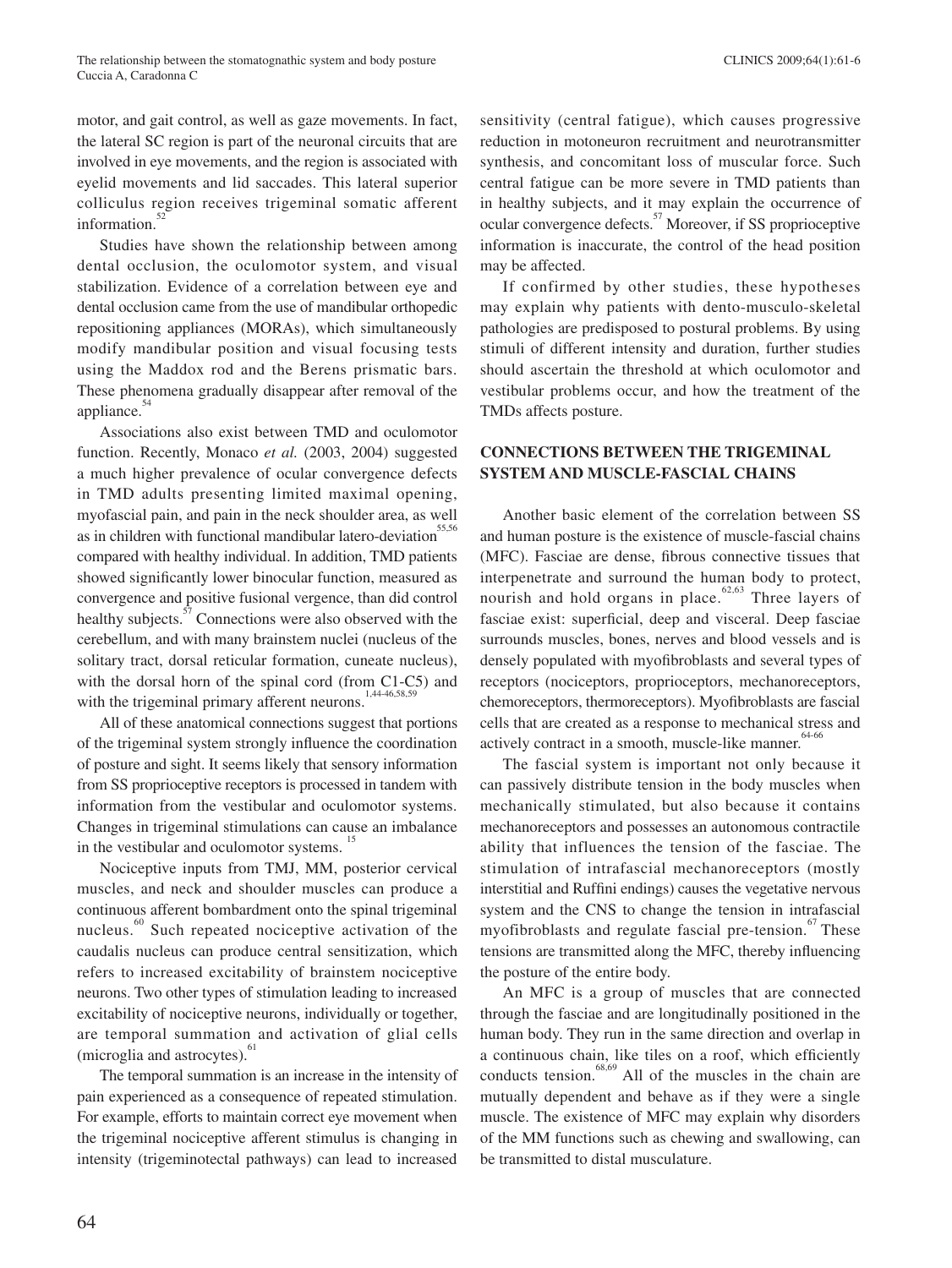Cervical posture may also be influenced by stimuli from the lower limbs. Tecco *et al.* (2007) have compared cervical posture in lateral skull radiographs between healthy subjects and subjects who had anterior cruciate ligament injury of the left knee. They found that the latter group showed significant head extension compared to the healthy subjects.<sup>70</sup> Dvorak and Dvorak (1990) injected a hydro-saline solution into the transverse processes of C7 and used electromyography to observe muscle contraction in zones distal from the spinal metamer where the injection was made.<sup>71</sup> This seems to indicate that, because of the connections within the fascial system, change in any part of the body may create a disorder in another. For example, a contracted masseter muscle transmits its tension to homolateral SCM, and such connections may explain the influence of the SCM on mandibular movements. $^{72}$  The MFC may also explain why an anterior cruciate ligament injury influences muscular electromyography activity of masseter, anterior temporalis, posterior cervicals, sternocleidomastoid, and upper and lower trapezius. $13$ 

#### **CONCLUSION**

According to the literature reviewed, we believe that there are real correlations between posture and the SS. However, due to the complexity of the factors involved, existing studies have left important gaps in understanding. Therefore, further controlled investigations of the long-term clinical effects of different stomatognathic inputs are necessary.

Postural alterations may reflect a general lack of equilibrium in the individual.<sup>2</sup> Consequently, the various signals that reach the CNS, and the importance that each signal is given, will no longer be perfectly balanced with the motor responses, and the motor responses may no longer be adequate.<sup> $4\text{ }$ </sup> In this way, an increase in postural swaying may indicate a general malaise caused by problems in the SS. Our clinical experience suggests that an interdisciplinary approach is reliable and sufficient for making diagnoses and developing treatment plans. This approach should involve a variety of experts in postural rehabilitation, including physiatrists, orthopedists, psychologists, physical therapists, dentists, oculists, optometrists, and ear, nose, and throat specialists.

#### **REFERENCES**

- 1. Kandel ER, Schwartz JH, Jessell TM. Principles of Neural Science, 3rd ed. New York: Elsevier Science Publication Co; 1991.
- 2. Bolmont B, Gangloff P, Vouriot A, Perrin Ph. Mood states and anxiety influence abilities to maintain balance control in healthy human subjects. Neurosci Lett. 2002;329:96-100.
- 3. The Academy of Prosthodontics, Glossary of Prosthodontic Terms. J Prosthet Dent. 1999;81:101.
- 4. NakaharaH, Nakasato N, Kanno A, Murayama S, Hatanaka K, Itoh H, et al. Somatosensory-evoked fields for gingiva, lip, and tongue. J Dent Res. 2004;83:307-11.
- 5. Storm C, Wänman A. A two-year follow-up study of temporomandibular disorders in a female Sami population: validation of cases and controls as predicted by questionnaire. Acta Odontol Scand. 2007;65:341-7.
- 6. Gangloff P, Louis JP, Perrin PP. Dental occlusion modifies gaze and posture stabilization in human subjects, Neurosci Lett. 2000;293:203-6.
- 7. Hellsing E, McWilliam J, Reigo T, Spangfort E. The relationship between craniofacial morphology, head posture and spinal curvature in 8, 11 and 15 years old children. Eur J Orthod. 1987;9:254-64.
- 8. Huggare JA, Raustia AM. Head posture and cervicovertebral and craniofacial morphology in patients with craniomandibular dysfunction. Cranio. 1992;10:173-8.
- 9. Kritsineli M, Shim YS. Malocclusion, body posture, and temporomandibular disorder in children with primary and mixed dentition. J Clin Pediatr Dent. 1992;16:86-93.
- 10. Milani RS, De Periere DD, Lapeyre L, Pourreyron L. Relationship between dental occlusion and posture. Cranio. 2000;18:127-34.
- 11. Bracco P, Deregibus A, Piscetta R. Effects of different jaw relations on postural stability in human subjects, Neurosci Lett. 2004;356:228-30.
- 12. Fujimoto M, Hayakawa I, Hirano S, Watanabe I. Changes in gait stability induced by alteration of mandibular position. J Med Dent Sci. 2001,48:131-6.
- 13. Lund P, Nishiyama T, Moller E. Postural activity in the muscles of mastications with the subjects upright, inclined, and supine. Scand J Dent Res. 1970;78:417-24.
- 14. Tingey EMK, Buschang PH, Thorockmorton GS. Mandibular rest

position:a reliable position influenced by head support and body posture. Am J Orthod Dentofacial Orthop. 2001;120:614-22.

- 15. Gangloff P, Perrin PP. Unilateral anaesthesia modifies postural control in human subjects. Neurosci Lett 2002;330:179-82.
- 16. Sforza C, Tartaglia GM, Solimene U, Morgun V, Kaspranskiy RR, Ferrario VF. Occlusion, sternocleidomastoid muscle activity, and body sway: a pilot study in male astronauts. Cranio. 2006;24:43-9.
- 17. Nobili A, Adversi R. Relationship between posture and occlusion: a clinical and experimental investigation. Cranio. 1996;14:274-85.
- 18. Lippold C, Danesh G, Schilgen M, Derup B Hackenberg L. Relationship between thoracic, lordotic, and pelvic inclination and craniofacial morphology in adults. Angle Orthod. 2006;76:779-85.
- 19. Huggare J, Pirttiniemi P, Serlo W. Head posture and dentofacial morphology in subjects treated for scoliosis. Proc Finn Dent Soc. 1991;87:151-8.
- 20. Lippold C, Van den Bos L, Hohoff A, Danesh G, Ehmer U. Interdisciplinary study of orthopedic and orthodontic findings in preschool infants. J Orofac Orthop. 2003;64:330-40.
- 21. Ben-Bassat Y, Yitschaky M, Kaplan L, Brind I. Occlusal patterns in patients with idiopathic scoliosis. Am J Orthod Dentofacial Orthop. 2006;130:629-33.
- 22. Yoshino G, Higashi K, Nakamura T. Changes in weight distribution at the feet due to occlusal supporting zone loss during clenching. Cranio. 2003;21:271-8.
- 23. Ishijima T, Hirai T, Koshino H, Konishi Y, YokoyamaY. The relationship between occlusal support and physical exercise ability. J Oral Rehabil. 1998;25:468-71.
- 24. Chakfa AM, Mehta NR, Forgione AG, Al-Badawi EA, Lobo SL, Zawawi KH. The effect of stepwise increases in vertical dimension of occlusion on isometric strength of cervical flexors and deltoid muscles in nonsymptomatic females. Cranio. 2002;20:264-73.
- 25. Ishii H. A study on the relationships between imbalance of stomatognathic function and asymmetry of craniofacial morphology, and the center of gravity of the upright posture. Osaka Daigaku Shigaku Zasshi 1990;35:517-56.